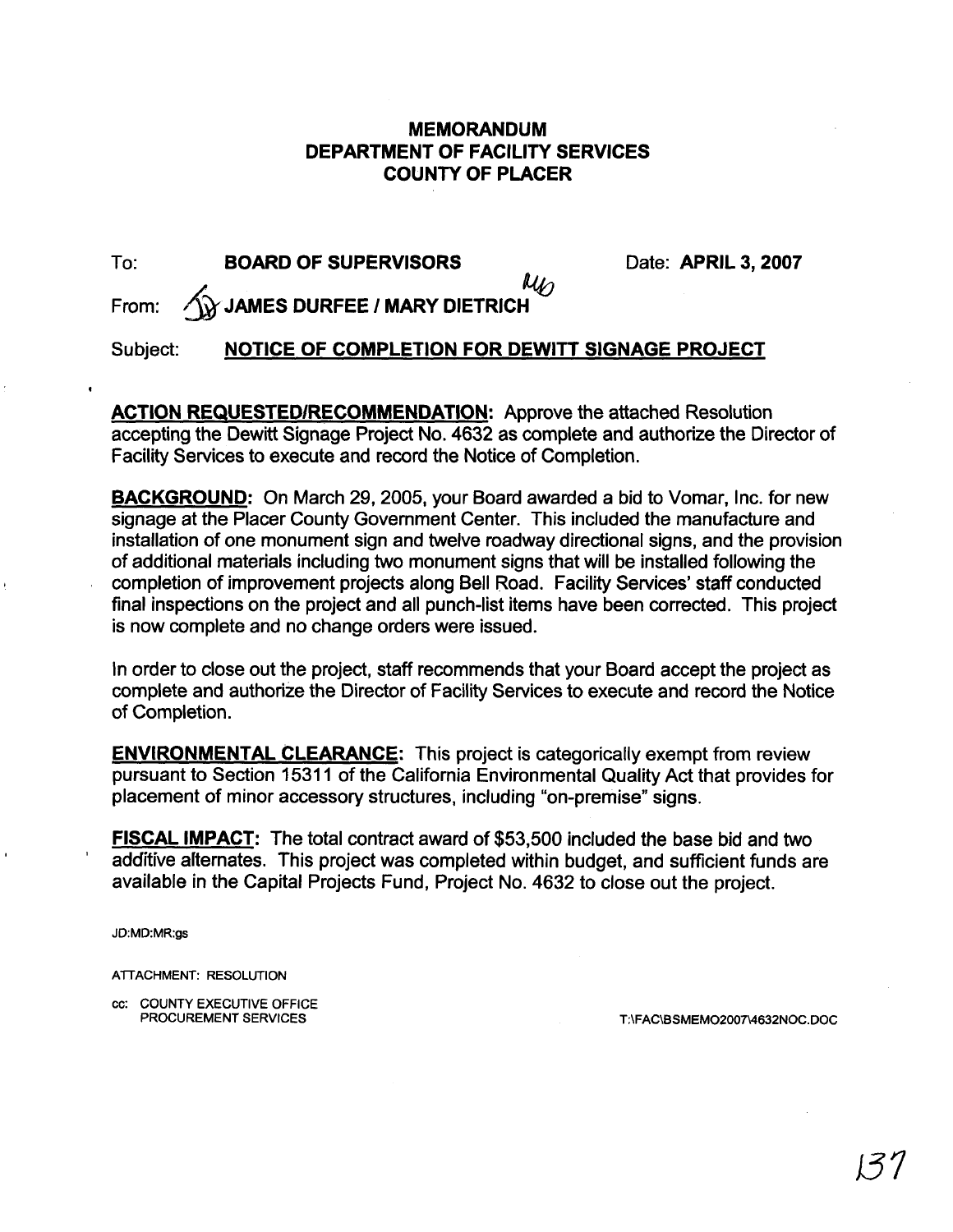# **Before the Board of Supervisors County of Placer, State of California**

**In the matter of: A RESOLUTION APPROVING AND AUTHORIZING THE DIRECTOR OF FACILITY SERVICES TO EXECUTE AND RECORD THE NOTICE OF COMPLETION FOR THE DEWITT SIGNAGE PROJECT NO. 4632** 

**Resol. 0 rd. Reading** 

|  |  |  | The following RESOLUTION was duly passed by the Board of Supervisors |
|--|--|--|----------------------------------------------------------------------|
|--|--|--|----------------------------------------------------------------------|

of the County of Placer at a regular meeting held on

by the following vote on roll call:

Ayes:

Noes:

Absent:

Signed and approved by me after its passage.

Attest: Clerk of said Board

Bruce Kranz, Chairman Placer County Board of Supervisors

**BE IT RESOLVED** by the Board of Supervisors, County of Placer, State of California, that the attached Notice of Completion for Project No. 4632, Dewitt Signage, is hereby approved; and

**BE IT FURTHER RESOLVED** that the Director of Facility Services is hereby authorized to execute said Notice of Completion on behalf of the Board of Supervisors and the County of Placer and cause the same to be recorded.

**ATTACHMENTS: NOTICE OF COMPLETION**